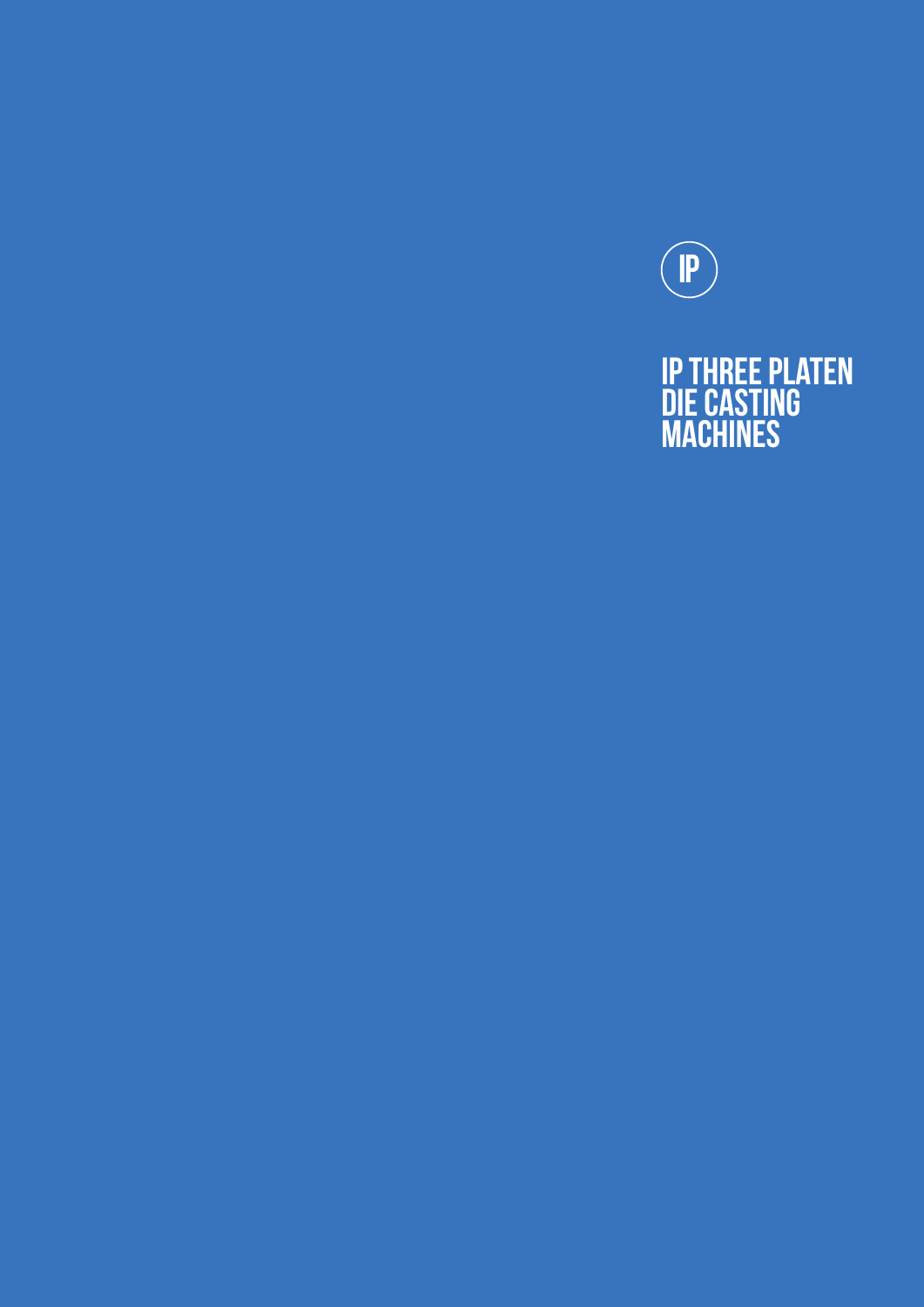All specifications are subject to change without notice. All specifications are subject to change without notice.

| <b>Cold chamber</b><br>Camera fredda                                                                                                                                                                                                                                                                                                                  | Cámara Fría<br>Kallkammare<br>Камера холод.прессов.<br>冷室卧式压铸机                        |            |                                                  |                                                         |                                                                                   |                                                         |                                                                      |                                                         |                                                            |                                                            |                                                          |                                    |                                               |                                                          |  |  |
|-------------------------------------------------------------------------------------------------------------------------------------------------------------------------------------------------------------------------------------------------------------------------------------------------------------------------------------------------------|---------------------------------------------------------------------------------------|------------|--------------------------------------------------|---------------------------------------------------------|-----------------------------------------------------------------------------------|---------------------------------------------------------|----------------------------------------------------------------------|---------------------------------------------------------|------------------------------------------------------------|------------------------------------------------------------|----------------------------------------------------------|------------------------------------|-----------------------------------------------|----------------------------------------------------------|--|--|
| Kaltkammer<br><b>Chambre Froide</b>                                                                                                                                                                                                                                                                                                                   |                                                                                       |            | <b>IP 200</b>                                    | <b>IP 300</b>                                           | <b>IP 400</b>                                                                     | <b>IP 550</b>                                           | <b>IP 750</b>                                                        | <b>IP 900</b>                                           | <b>IP 1100</b>                                             | <b>IPr 1150</b>                                            | <b>IPr 1150</b><br><b>PLUS</b>                           | <b>IPr 1450</b>                    | <b>IPr 1450</b><br><b>PLUS</b>                | <b>IPr 1750</b>                                          |  |  |
| <b>Closing force</b><br>Forza di chiusura<br>Schliesskraft<br>Puissance de fermeture                                                                                                                                                                                                                                                                  | Fuerza de cierre<br>Stängningskraft<br>Усилие запирания<br>锁模力                        | kN         | 1.960                                            | 2.940                                                   | 3.925                                                                             | 5.395                                                   | 7.360                                                                | 9.319                                                   | 10790                                                      | 11.277                                                     | 11.277                                                   | 14.219                             | 14.219                                        | 17.161                                                   |  |  |
| Injection force (with 0/25 bar backpressure)<br>Forza iniezione (con contropressione 0/25 bar)<br>Giesskraft (mit Gegendruck 0/25 bar)<br>Puissance injection (avec contre-pression 0/25 bar)<br>Fuerza inyección (con contrapresion 0/25 bar)<br>Injektionskraft (med 0/25 bar mottryck)<br>Ус. прессов. (с противодавл. 0/25 бар)<br>压射力            |                                                                                       | kN         | 249/213                                          | 353/299                                                 | 467/396                                                                           | 604/525                                                 | 710/619                                                              | 819/720                                                 | 1.015/892                                                  | 962/867                                                    | 1.227/1.105                                              | 1.227/1.105                        | 1.446/1.303                                   | 1.446/1.303                                              |  |  |
| <b>Ejection force</b><br>Forza estrazione centrale<br>Auswerferkraft<br>Puissance éjection centrale                                                                                                                                                                                                                                                   | Fuerza extracción central<br>Utstötningskraft<br>Усилие центр.выталкив.<br>中心顶出力      | kN         | 106                                              | 189                                                     | 212                                                                               | 290                                                     | 369                                                                  | 486                                                     | 486                                                        | 486                                                        | 486                                                      | 579                                | 579                                           | 579                                                      |  |  |
| Min. die height<br>Altezza min. stampi<br>Formhöhe min.<br>Hauteur moules min.                                                                                                                                                                                                                                                                        | Altura min. moldes<br>Min. verktygshöjd<br>Мин.высота пр-формы<br>模具厚度最小值             | mm         | 180                                              | 210                                                     | 210                                                                               | 325                                                     | 385                                                                  | 400                                                     | 425                                                        | 400                                                        | 400                                                      | 400                                | 400                                           | 450                                                      |  |  |
| Max. die height<br>Altezza max. stampi<br>Formhöhe max.<br>Hauteur moules max.                                                                                                                                                                                                                                                                        | Altura máx. moldes<br>Max. verktygshöjd<br>Макс высота пр-формы<br>模具厚度最大值            | mm         | 530                                              | 650                                                     | 745                                                                               | 825                                                     | 940                                                                  | 1.000                                                   | 1.040                                                      | 1.150                                                      | 1.150                                                    | 1.300                              | 1.300                                         | 1.400                                                    |  |  |
| <b>Platens dimensions</b><br>Misure dei piani<br>Formaufspannplatten<br>Dimensions plateaux                                                                                                                                                                                                                                                           | Dimensiones de los platos<br>Dimensionformplatta<br>Размер плит<br>模板尺寸               | mm         | 750<br>750                                       | 880<br>$\begin{array}{c} 8 \ \text{B} \ 80 \end{array}$ | $1.010\,$<br>$_{1.010}^{\text{X}}$                                                | 1.075<br>$\chi$ <sub>1.100</sub>                        | 1.255<br>$\begin{array}{c} 0.8 \ \text{1.265} \end{array}$           | 1.400<br>$\chi$ <sub>1.410</sub>                        | 1.500 x 1.520                                              | 1.650<br>$\chi$ <sub>1.650</sub>                           | 1.650<br>$\chi$ <sub>1.650</sub>                         | 1.800<br>1.600                     | 1.800<br>$\chi$ 1.800                         | 1.950<br>$\frac{x}{1.950}$                               |  |  |
| <b>Distance between tie-bars</b><br>Distanza fra le colonne<br>Lichte Weite zw. den Säulen<br>Distance entre colonnes                                                                                                                                                                                                                                 | Distancia entre columnas<br>Distans mellan bommar<br>Раст.между колоннами<br>大杆之间距离   | mm         | 480<br>$\frac{x}{480}$                           | 540<br>$\frac{x}{540}$                                  | 610<br>$\overset{\text{X}}{010}$                                                  | 690<br>$\delta_{90}^{\rm X}$                            | 775<br>$\frac{x}{775}$                                               | 875<br>$_{875}^{\text{X}}$                              | 945 x 945                                                  | 1.050<br>$_{1.050}^{\text{X}}$                             | 1.050<br>$\overline{1.050}$                              | 1.150<br>1.150                     | 1.150<br>$\chi$ <sub>1.150</sub>              | 1.250<br>$_{1.250}^{\text{X}}$                           |  |  |
| <b>Moving platen stroke</b><br>Corsa piano mobile<br>Formhub<br>Course plateau mobile                                                                                                                                                                                                                                                                 | Recorrido plato móvil<br>Slaglängd rörlig piatta<br>Ход подв.плиты<br>动模板行程           | mm         | 460                                              | 500                                                     | 550                                                                               | 630                                                     | 750                                                                  | 850                                                     | 950                                                        | 1.000                                                      | 1.000                                                    | 1.200                              | 1.200                                         | 1.400                                                    |  |  |
| <b>Central ejection stroke</b><br>Corsa estrazione centrale<br>Auswerferhub<br>Course éjection centrale                                                                                                                                                                                                                                               | Recorrido extracción central<br>Slaglängd utstötning<br>Ход центр.выталкив.<br>中心顶出行程 | mm         | 90                                               | 120                                                     | 150                                                                               | 170                                                     | 180                                                                  | 200                                                     | 220                                                        | 220                                                        | 220                                                      | 260                                | 260                                           | 260                                                      |  |  |
| Max. surface area with pressure on metal<br>Max. area stampabile con pressione sul metallo<br>Nenn-Sprengflache max. mit Giessdruck<br>Surface moulée max. avec pressi an sur le metal<br>Superficie màx. estampada con presión sobre el metal<br>Max. projicerad gjutyta med metalltryck<br>Макс.проекция штамп.с давл.на мет<br>在对金属液体施加下述压力时最大投影面积 |                                                                                       | $\rm cm^2$ | 500                                              | 750                                                     | 1.000                                                                             | 1.375                                                   | 1.875                                                                | 2.375                                                   | 2.750                                                      | 2.875                                                      | 2.875                                                    | 3.625                              | 3.625                                         | 4.375                                                    |  |  |
| <b>Max. shot weight</b><br>Peso max. getto<br>Stückgewicht max. für<br>Poids pièce max.                                                                                                                                                                                                                                                               | Peso màx. de la pieza<br>Max. detaljvikt<br>Макс.вес отливки<br>铸件最大重量                | kg         | 1,8                                              | 2,7                                                     | 4,3                                                                               | 7,9                                                     | 10,8                                                                 | 13,3                                                    | 19                                                         | 14,1                                                       | 21,8                                                     | 21,8                               | 28,0                                          | 28,0                                                     |  |  |
| <b>Motor rating</b><br>Potenza motore pompa<br>Leistung Pumpenmotor<br>Puissance moteur pompe                                                                                                                                                                                                                                                         | Potencia motor bomba<br>Motoreffekt<br>Мощность мотопомпы<br>油泵电机最大功率                 | kW         | 15 <sup>°</sup>                                  | 18,5                                                    | 22                                                                                | 30                                                      | 37                                                                   | 45                                                      | $2 \times 30$                                              | $2 \times 37$                                              | 2x37                                                     | 2x37                               | 2x37                                          | 2x45                                                     |  |  |
| <b>Machine weight</b><br>Peso macchina<br>Maschinengewicht<br>Poids machine                                                                                                                                                                                                                                                                           | Peso de la máquina<br>Maskinvikt<br>Вес машины<br>主机总量                                | tons       | 9,5                                              | 14,6                                                    | 17                                                                                | 24,1                                                    | 32,6                                                                 | 45                                                      | 55                                                         | 60                                                         | 60                                                       | 85                                 | 85                                            | $110\,$                                                  |  |  |
| <b>Overall dimensions (lenght x width x height)</b><br>Dimensioni ingombro (lung. x larg. x altezza)<br>Abmessungen der Maschine (Länge x Breite x Höhe)<br>Encombrements (long. x largeur x haut.)<br>Dimensiones (largo x ancho x alto)<br>Maskindimensioner (längd x bredd x höjd)<br>Габариты (дл.х шир.хвыс.)<br>主机总尺寸(长度x宽度x高度)                 |                                                                                       | mm         | 5.210<br>$\boldsymbol{X}$<br>1.920<br>X<br>2.040 | 5.920<br>$\mathsf{x}$<br>2.420<br>X<br>2.550            | 6.680<br>$\boldsymbol{\mathsf{x}}$<br>2.530<br>$\boldsymbol{\mathsf{x}}$<br>2.580 | 7.650<br>$\mathsf{x}$<br>2.720<br>$\mathsf{x}$<br>2.950 | 8.560<br>$\mathsf{x}$<br>3.050<br>$\boldsymbol{\mathsf{X}}$<br>2.885 | 8.705<br>$\mathsf{X}$<br>3.340<br>$\mathsf{X}$<br>3.030 | 10.100<br>X<br>3.920<br>$\boldsymbol{\mathsf{x}}$<br>3.540 | 10.750<br>$\boldsymbol{\mathsf{x}}$<br>3.900<br>X<br>3.700 | 10.950<br>$\mathsf{x}$<br>3.900<br>$\mathsf{x}$<br>3.700 | 11.300<br>X<br>3.900<br>X<br>3.700 | 11.500<br>$\mathsf{x}$<br>4.380<br>X<br>3.960 | 12.000<br>$\mathsf{x}$<br>4.550<br>$\mathsf{X}$<br>4.275 |  |  |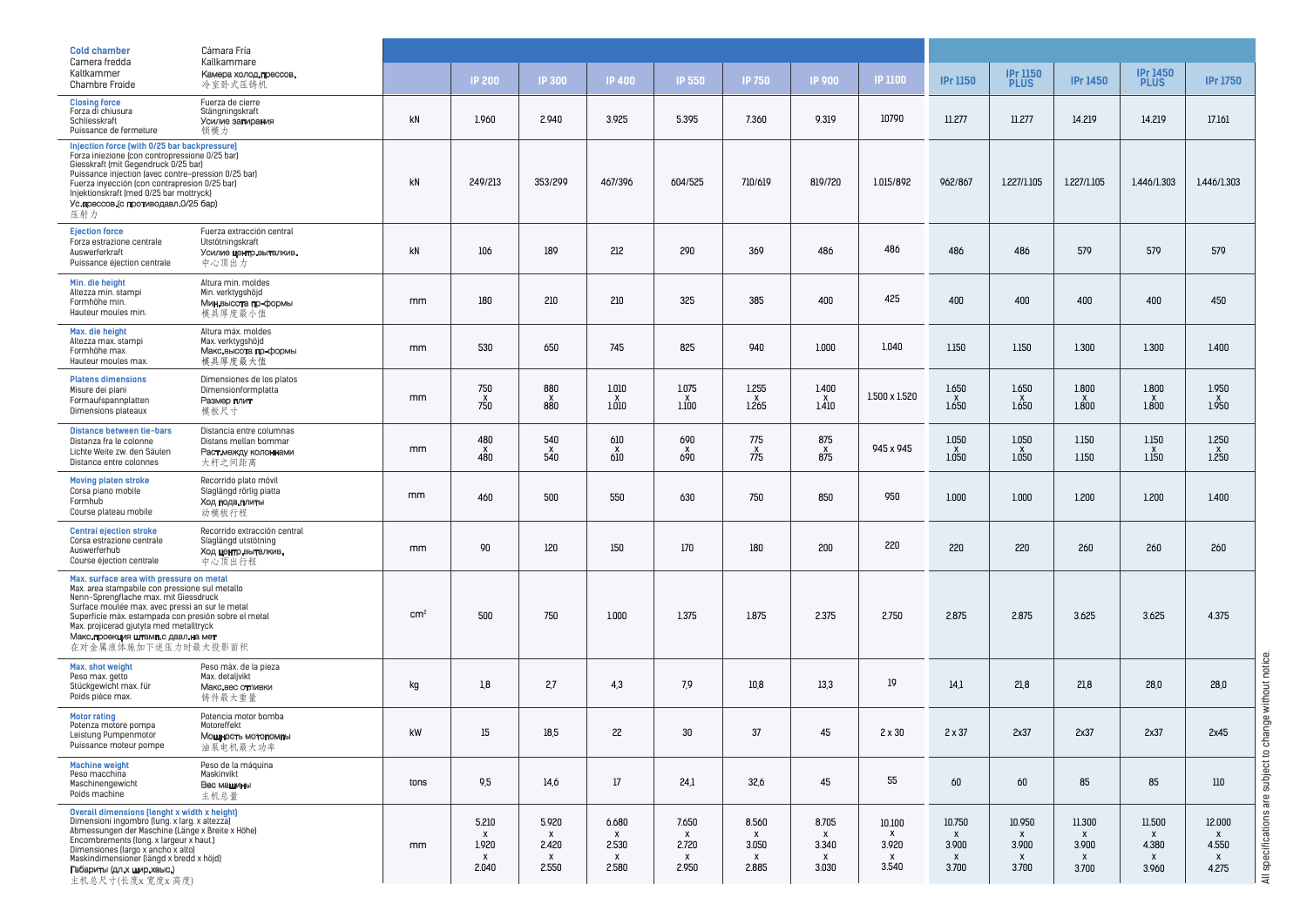| <b>Cold chamber</b><br>Camera fredda                                                                                                                                                                                                                                                                                                                  | Cámara Fría<br>Kallkammare                                                            |                 |                                                                       |                                                                       |                                                                                    |                                    |                                                            |                                    |                                                          |                                    |                                                          |                                    |                                               |  |
|-------------------------------------------------------------------------------------------------------------------------------------------------------------------------------------------------------------------------------------------------------------------------------------------------------------------------------------------------------|---------------------------------------------------------------------------------------|-----------------|-----------------------------------------------------------------------|-----------------------------------------------------------------------|------------------------------------------------------------------------------------|------------------------------------|------------------------------------------------------------|------------------------------------|----------------------------------------------------------|------------------------------------|----------------------------------------------------------|------------------------------------|-----------------------------------------------|--|
| Kaltkammer<br><b>Chambre Froide</b>                                                                                                                                                                                                                                                                                                                   | Камера холод.прессов.<br>冷室卧式压铸机                                                      |                 | <b>IPr 1750</b><br><b>PLUS</b>                                        | <b>IPr 2250</b>                                                       | <b>IPr 2250</b><br><b>PLUS</b>                                                     | <b>IPr 2750</b>                    | <b>IPr 2750</b><br><b>PLUS</b>                             | <b>IPr 3300</b>                    | <b>IPr 3300</b><br><b>PLUS</b>                           | <b>IPr 3700</b>                    | <b>IPr 3700</b><br><b>PLUS</b>                           | <b>IPr 4100</b>                    | <b>IPr 4100</b><br><b>PLUS</b>                |  |
| <b>Closing force</b><br>Forza di chiusura<br>Schliesskraft<br>Puissance de fermeture                                                                                                                                                                                                                                                                  | Fuerza de cierre<br>Stängningskraft<br>Усилие запирания<br>锁模力                        | kN              | 1.7161                                                                | 22.064                                                                | 22.064                                                                             | 26.967                             | 26.967                                                     | 32360                              | 32360                                                    | 36282                              | 36282                                                    | 40205                              | 40205                                         |  |
| Injection force (with 0/25 bar backpressure)<br>Forza iniezione (con contropressione 0/25 bar)<br>Giesskraft (mit Gegendruck 0/25 bar)<br>Puissance injection (avec contre-pression 0/25 bar)<br>Fuerza inyección (con contrapresion 0/25 bar)<br>Injektionskraft (med 0/25 bar mottryck)<br>Ус. прессов. (с противодавл. 0/25 бар)<br>压射力            |                                                                                       | kN              | 1.712/1.541                                                           | 1.712/1.541                                                           | 1.972/1.775                                                                        | 1.972/1.775                        | 2.250/2.025                                                | 2.250/2.025                        | 2.649/2.384                                              | 2.649/2.384                        | 2.970/2.673                                              | 2.649/2.384                        | 2.970/2.673                                   |  |
| <b>Ejection force</b><br>Forza estrazione centrale<br>Auswerferkraft<br>Puissance éjection centrale                                                                                                                                                                                                                                                   | Fuerza extracción central<br>Utstötningskraft<br>Усилие центр.выталкив.<br>中心顶出力      | kN              | 579                                                                   | 751                                                                   | 751                                                                                | 751                                | 751                                                        | 1.010                              | 1.010                                                    | 1.010                              | 1.010                                                    | 1.010                              | 1.010                                         |  |
| Min. die height<br>Altezza min. stampi<br>Formhöhe min.<br>Hauteur moules min.                                                                                                                                                                                                                                                                        | Altura min. moldes<br>Min. verktygshöjd<br>Мин.высота пр-формы<br>模具厚度最小值             | mm              | 450                                                                   | 650                                                                   | 650                                                                                | 750                                | 750                                                        | 800                                | 800                                                      | 900                                | 900                                                      | 900                                | 900                                           |  |
| Max. die height<br>Altezza max. stampi<br>Formhöhe max.<br>Hauteur moules max.                                                                                                                                                                                                                                                                        | Altura máx, moldes<br>Max. verktygshöjd<br>Макс.высота пр-формы<br>模具厚度最大值            | mm              | 1.400                                                                 | 1.600                                                                 | 1.600                                                                              | 1.800                              | 1.800                                                      | 2.000                              | 2.000                                                    | 2.100                              | 2.100                                                    | 2.300                              | 2.300                                         |  |
| <b>Platens dimensions</b><br>Misure dei piani<br>Formaufspannplatten<br>Dimensions plateaux                                                                                                                                                                                                                                                           | Dimensiones de los platos<br>Dimensionformplatta<br>Размер плит<br>模板尺寸               | mm              | 1.950x1.950                                                           | 2.200x2.200                                                           | 2.200x2.200                                                                        | 2.450 x 2.450                      | 2.450 x 2.450                                              | 2.650 x 2.650                      | 2.650 x 2.650                                            | 2.800 x 2.800                      | $2.800 \times 2.800$                                     | 2.900 x 2.900                      | 2.900 x 2.900                                 |  |
| <b>Distance between tie-bars</b><br>Distanza fra le colonne<br>Lichte Weite zw. den Säulen<br>Distance entre colonnes                                                                                                                                                                                                                                 | Distancia entre columnas<br>Distans mellan bommar<br>Раст.между колоннами<br>大杆之间距离   | mm              | 1.250x1.250                                                           | 1.400x1.400                                                           | 1.400x1.400                                                                        | $1.550 \times 1.550$               | 1.550 x 1.550                                              | 1.700 x 1.700                      | $1.700 \times 1.700$                                     | 1.800 x 1.800                      | 1.800 x 1.800                                            | 1.850 x 1.850                      | 1.850 x 1.850                                 |  |
| <b>Moving platen stroke</b><br>Corsa piano mobile<br>Formhub<br>Course plateau mobile                                                                                                                                                                                                                                                                 | Recorrido plato móvil<br>Slaglängd rörlig piatta<br>Ход подв.плиты<br>动模板行程           | mm              | 1.400                                                                 | 1.500                                                                 | 1.500                                                                              | 1.600                              | 1.600                                                      | 1.700                              | 1.700                                                    | 1.800                              | 1.800                                                    | 1.900                              | 1.900                                         |  |
| <b>Central ejection stroke</b><br>Corsa estrazione centrale<br>Auswerferhub<br>Course éjection centrale                                                                                                                                                                                                                                               | Recorrido extracción central<br>Slaglängd utstötning<br>Ход центр.выталкив.<br>中心顶出行程 | mm              | 260                                                                   | 300                                                                   | 300                                                                                | 300                                | 300                                                        | 400                                | 400                                                      | 400                                | 400                                                      | 400                                | 400                                           |  |
| Max. surface area with pressure on metal<br>Max. area stampabile con pressione sul metallo<br>Nenn-Sprengflache max. mit Giessdruck<br>Surface moulée max. avec pressi an sur le metal<br>Superficie màx. estampada con presión sobre el metal<br>Max. projicerad gjutyta med metalltryck<br>Макс.проекция штамп.с давл.на мет<br>在对金属液体施加下述压力时最大投影面积 |                                                                                       | cm <sup>2</sup> | 4.375                                                                 | 5.625                                                                 | 5.625                                                                              | 6.875                              | 6.875                                                      | 8.250                              | 8.250                                                    | 9.250                              | 9.250                                                    | 10.250                             | 10.250                                        |  |
| <b>Max. shot weight</b><br>Peso max. getto<br>Stückgewicht max. für<br>Poids pièce max.                                                                                                                                                                                                                                                               | Peso màx. de la pieza<br>Max. detaljvikt<br>Макс.вес отливки<br>铸件最大重量                | kg              | 38,0                                                                  | 38,5                                                                  | 47,3                                                                               | 47,3                               | 63,8                                                       | 63,8                               | 70,7                                                     | 70,7                               | 86,6                                                     | 70,7                               | 86,6                                          |  |
| <b>Motor rating</b><br>Potenza motore pompa<br>Leistung Pumpenmotor<br>Puissance moteur pompe                                                                                                                                                                                                                                                         | Potencia motor bomba<br>Motoreffekt<br>Мощность мотопомпы<br>油泵电机最大功率                 | kW              | 2x45                                                                  | 2x55                                                                  | 2x55                                                                               | $2 \times 90$                      | $2 \times 90$                                              | $2 \times 110$                     | $2 \times 110$                                           | $2 \times 130$                     | $2 \times 130$                                           | $2 \times 160$                     | $2 \times 160$                                |  |
| <b>Machine weight</b><br>Peso macchina<br>Maschinengewicht<br>Poids machine                                                                                                                                                                                                                                                                           | Peso de la máquina<br>Maskinvikt<br>Вес машины<br>主机总量                                | tons            | $110\,$                                                               | 150                                                                   | 150                                                                                | 180                                | 180                                                        | 220                                | 220                                                      | 250                                | 250                                                      | 280                                | 280                                           |  |
| <b>Overall dimensions (lenght x width x height)</b><br>Dimensioni ingombro (lung. x larg. x altezza)<br>Abmessungen der Maschine (Länge x Breite x Höhe)<br>Encombrements (long. x largeur x haut.)<br>Dimensiones (largo x ancho x alto)<br>Maskindimensioner (längd x bredd x höjd)<br>Габариты (дл.х шир.хвыс.)<br>主机总尺寸(长度x宽度x高度)                 |                                                                                       | mm              | 13.250<br>$\mathsf{X}$<br>4.550<br>$\boldsymbol{\mathsf{x}}$<br>4.450 | 14.150<br>$\boldsymbol{\mathsf{x}}$<br>4.650<br>$\mathsf{x}$<br>4.550 | 14.350<br>$\boldsymbol{\mathsf{x}}$<br>4.650<br>$\boldsymbol{\mathsf{x}}$<br>4.650 | 15.650<br>X<br>4.750<br>X<br>4.650 | 15.850<br>$\boldsymbol{\mathsf{x}}$<br>4.750<br>X<br>4.650 | 16.500<br>X<br>5.200<br>X<br>4.900 | 16.500<br>$\mathsf{x}$<br>5.200<br>$\mathsf{x}$<br>4.900 | 17.500<br>X<br>5.250<br>X<br>5.000 | 17.800<br>$\mathsf{x}$<br>5.250<br>$\mathsf{x}$<br>5.200 | 18.100<br>X<br>5.300<br>X<br>5.300 | 18.400<br>X<br>5.300<br>$\mathsf{x}$<br>5.300 |  |

All specifications are subject to change without notice. All specifications are subject to change without notice.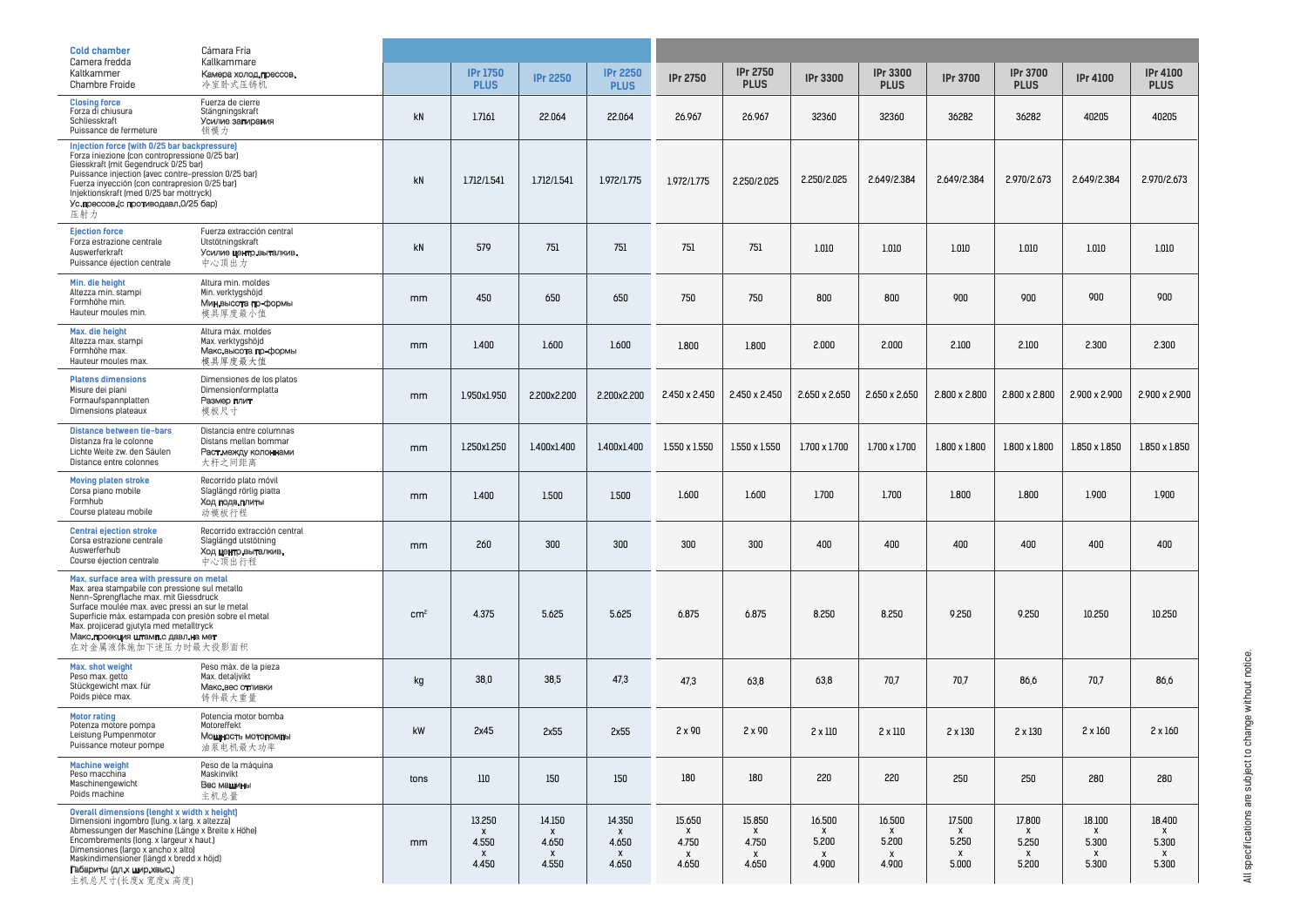

 $\equiv$ 





- 
- Aumentata corsa piano mobile Chiusura più veloce grazie alla nuova geometria del biellismo
- Compattazione organi chiusura
- Lubrificazione della ginocchiera ottimizzata
- Impianto macchina realizzato con tubi flessibili
- erhöhter Hub der beweglichen Platten
- schnelleres Schliessen, dank der komplett
- neuen Pleulgeometrie
- kompaktes Schließsystem
- optimierte Kniehebelschmierung
- Maschine mit flexiblen Schläuchen

• Course plateau mobile augmentée • Fermeture plus rapide grâce à la nouvelle

- 
- géométrie de l'embiellage
- Compactage des organes de fermeture Lubrification optimisée de la genouillère
	-
- Installation machine réalisée avec tuyaux flexibles

4

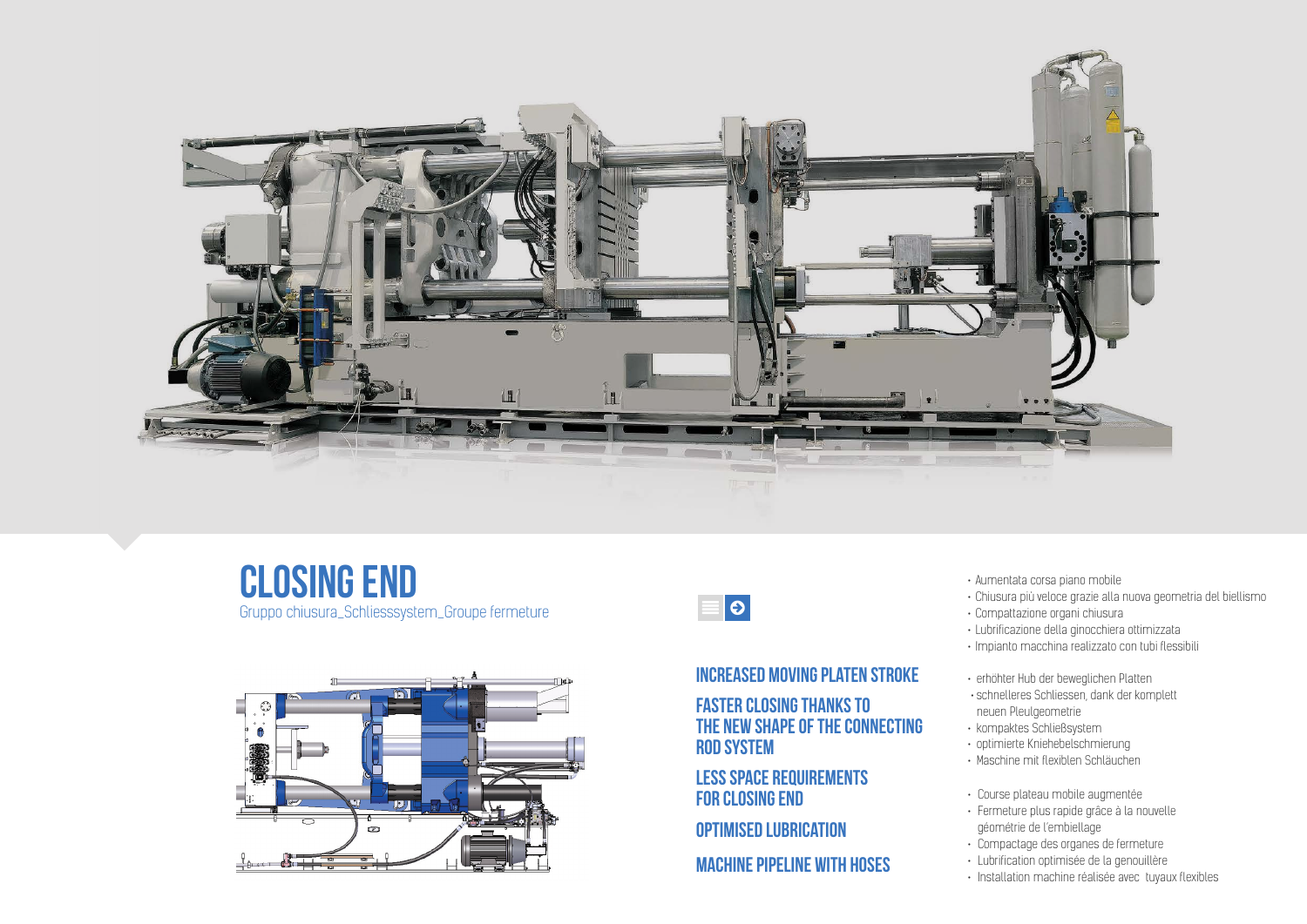## HIGHER PERFORMANCE MORE STURDINESS EASIER MAINTENANCE LARGER PLATENS AND LONGER STROKES IN LESS SPACE

- Incremento delle prestazioni
- Più robustezza
- Migliore manutenibilità
- Dimensioni piani e corse più generose in uno spazio minore
- verbesserte Leistung
- noch robuster
- einfachere Wartung
- große Platten und große Hübe auf kleinstem Raum
- Augmentation des performances
- Plus de robustesse
- Meilleure maintenabilité
- Dimensions plateaux et courses plus importantes dans moins d'espace

## ITALPRESSE IPr plus



# PLATENS

Gruppo piani Aufspannplatten Groupe plateaux

 $\mathbf{u}$ 

- Increased tie bar clearance with an identical closing force
- Optimised central ejection
- Cast iron platens • New platen shape to increase rigidity
- Aumentata luce colonna a parità di forza chiusura
- Ottimizzazione estrazione centrale
- 

 $\mathbb{T}$ 

- Piani in fusione di ghisa o di acciaio
- Rivista la geometria dei piani per aumentarne la rigidezza
- bei gleicher Schließkraft höherer Säulenabstand
- optimierter Schuss
- Gusseisenplatten
- Distance entre colonnes augmentée à la même force de fermeture • Optimisation extraction centrale
- 
- 
- 
- neues Plattendesign für verbesserte Steifigkeit
- 
- 
- Plateaux en fonte et en acier • Géométrie des plateaux améliorée pour en augmenter la rigidité



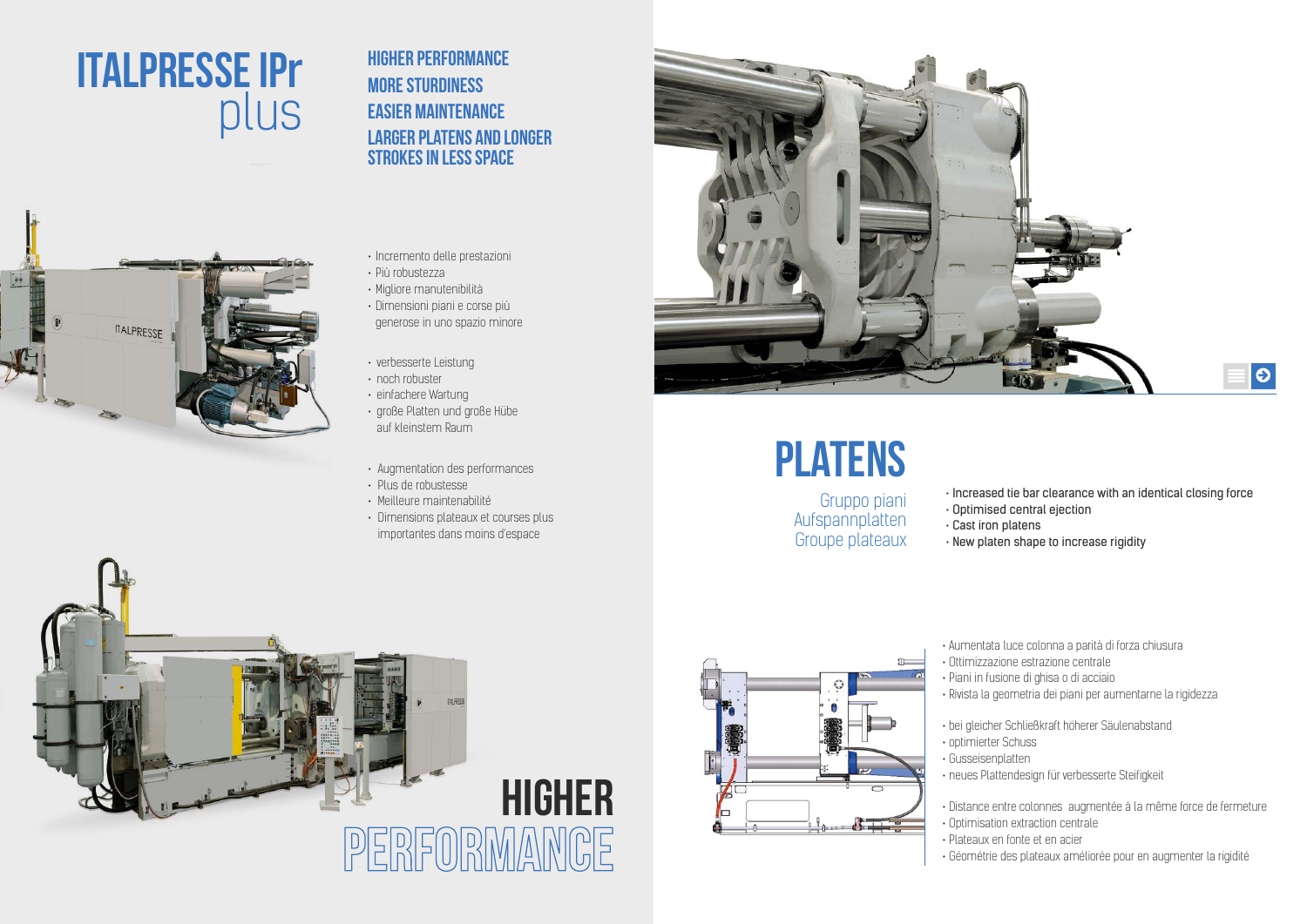- Iniezione con moltiplicatore orizzontale sc 3.0 (disponibile in anello aperto e chiuso)
- Aumentata corsa iniezione
- Aumentata forza di iniezione dinamica
- Pq<sup>2</sup> migliorato
- Costanza e ripetibilita' delle prestazioni
- Injection avec multiplicateur horizontal sc 3.0 (disponible en boucle ouverte et fermée)
- Course injection augmentée
- Puissance injection dynamique augmentée
- PQ<sup>2</sup> amélioré
- Constance et répétabilité des performances
- 
- •Shot with sc 3.0 horizontal multiplier (available in the open or closed loop versions)
- Increased injection stroke
- Increased dynamic injection force
- Improved Pq2
- •Constancy and repeatability of performance
- Schuss mit horizontalem Multiplikator sc 3.0 (verfügbar als offener und geschlossener Regelkreis)
- erhöhter Einpresshub
- erhöhte dynamische Einpresskraft
- verbessert pa<sup>2</sup>
- verbesserte Wiederholbarkeit/Leistungsfähigkeit

## Optimised hydraulic circuit to maximise 2nd phase performance

Ottimizzazione dei condotti idraulici per massimizzare le prestazioni in 2° fase Optimierung der Hydraulikleitungen zur Leistungsverbesserung in der 2. Phase Optimisation des conduites hydrauliques pour maximiser les performances en 2eme phase.



## ONE SUPPLIER<br>FOR THE LIGHT ALLOY CASTING

#### Possibility to install the PLUS injection system, suitable for structural castings

Possibilità di installazione dell'iniezione in configurazione PLUS, adatta per la pressocolata di getti strutturali



# VMAX ~ 10 M/S

# SHOT END

Gruppo iniezione Einpresssystem Groupe injection



Möglichkeit den Schuß mit der Konfiguration PLUS zu installieren, besonders geeignet für Strukturteile



Possibilité d'installation de l'injection en configuration PLUS, adaptée à la réalisation de pièces coulées structurelles.